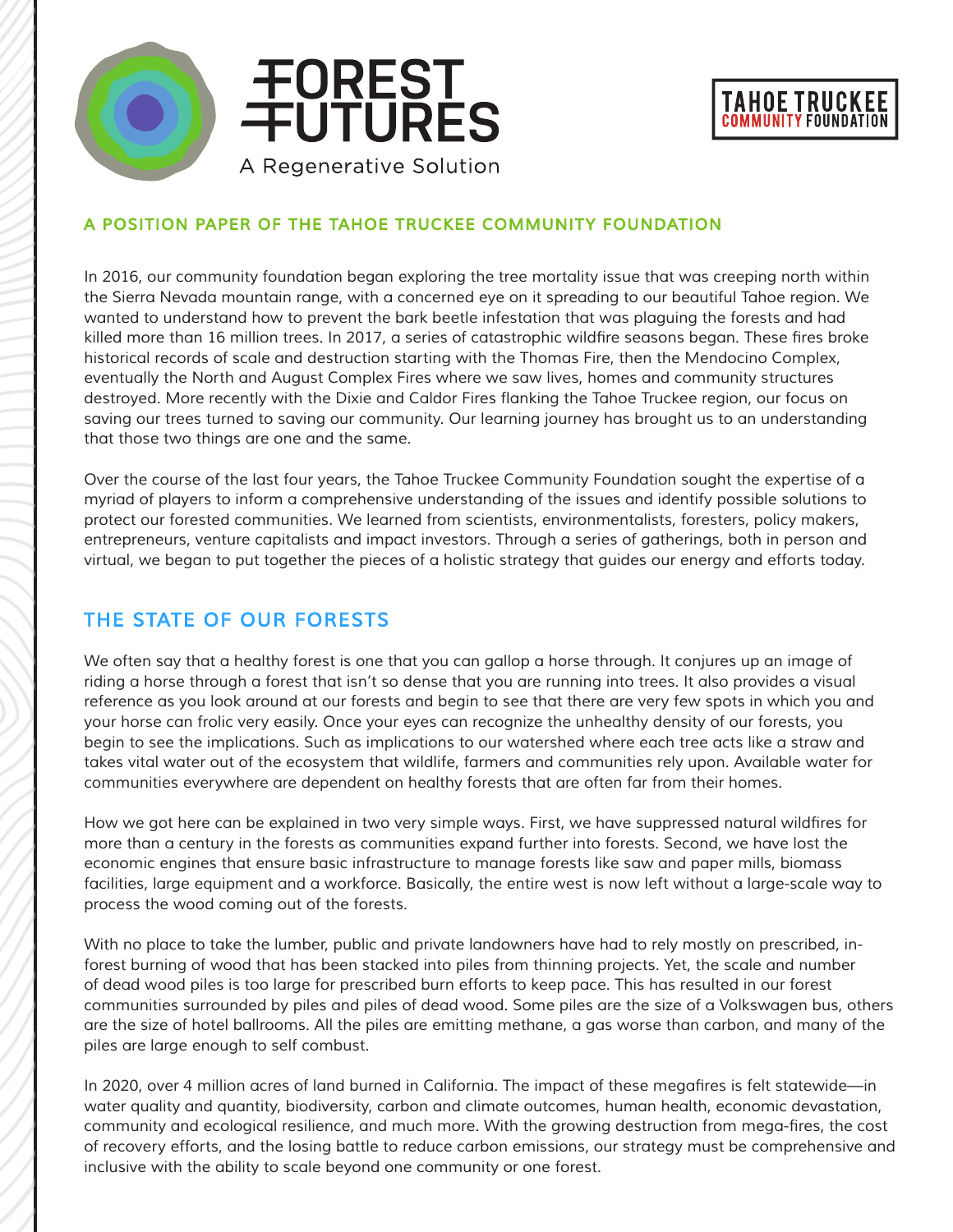*The Tahoe Truckee community is positioned in the middle of the Sierra Nevada which is one of the world's most diverse watersheds, providing nearly 60% of the state's water supply. The clarity of Lake Tahoe is at risk*  from the effects of catastrophic wildfire. Our forests are in danger. They are overcrowded with piles of dead and dying trees and branches. Unverified rumors have estimated the piles that surround the Tahoe region between 400,000-800,000 piles. Nearly the entire Tahoe Truckee region is classified as Very High or High Fire *Hazard Severity Zones by CalFire. In addition, the region has severe tree mortality, and limited evacuation*  routes. Without an escalation in forest restoration in our community, the consequences of a wildfire would be *devastating.* 

## *THE ROLE OF COMMUNITY FOUNDATIONS*

*Since the Thomas Fire in 2017, community foundations throughout the state have played a role in relief and recovery. With donors giving directly to our organizations, we have managed grant distribution to on-the*ground nonprofits that are serving the needs of the communities. In doing so, community foundations have *built new capacity in getting funding out swiftly and strategically, in building inclusive networks across diverse*  stakeholders and capturing the learnings to better prepare and execute in the future. With each fire, we grow *smarter in preparation, relief and recovery.*

*For nearly 25 years, the Tahoe Truckee Community Foundation (TTCF) has strategically deployed grant dollars*  to our local nonprofits. Alongside this work, we have built a sophisticated toolkit in administering public funds, *community-based loans, and investments, all aligned with our mission. This transformative way of structuring*  financial capital is at the heart of how we can leverage available financial resources to tackle some of the *toughest challenges that our communities face.*

*TTCF has built readiness in strategy while attracting resources to the initiatives that we want to impact. Going beyond the traditional role of grantmaker and donor advised fund manager, we measure our success by impact on the ground and not assets under management. In fact, since 2017, we have successfully helped attract and guide more than \$70 million to areas focused on family strengthening, workforce housing and*  forest health. Those dollars have flowed through us and alongside us. They represent a full spectrum of financial capital in grants, loans and investments, and oftentimes blended.

## *FOREST FUTURES - A REGENERATIVE SOLUTION*

With collaboration, innovation and regeneration as our guiding principles in this work, we have identified *three areas of impact that must simultaneously be pursued to ensure that our approach is comprehensive and successful.*

*PROTECT COMMUNITIES:* With our recent fire season, it is abundantly clear that the preventative *measures of fuels management and forest thinning are effective in protecting community lives, structures and*  homes. Defensible space around homes, setting up early detection systems, clearing fire breaks to surround *communities and improving evacuation routes, are important and urgent preventative needs. Community*  understanding and buy-in along with adequate financial resources are key to our success.

*BUILD INFRASTRUCTURE FOR A FOREST ECONOMY: New solutions and industry must be built to ensure that the wood from fuels management can be transported, sorted and processed. New equipment and a trained workforce will ensure that the volume of woody biomass can be removed from our neighborhoods and surrounding forests.*



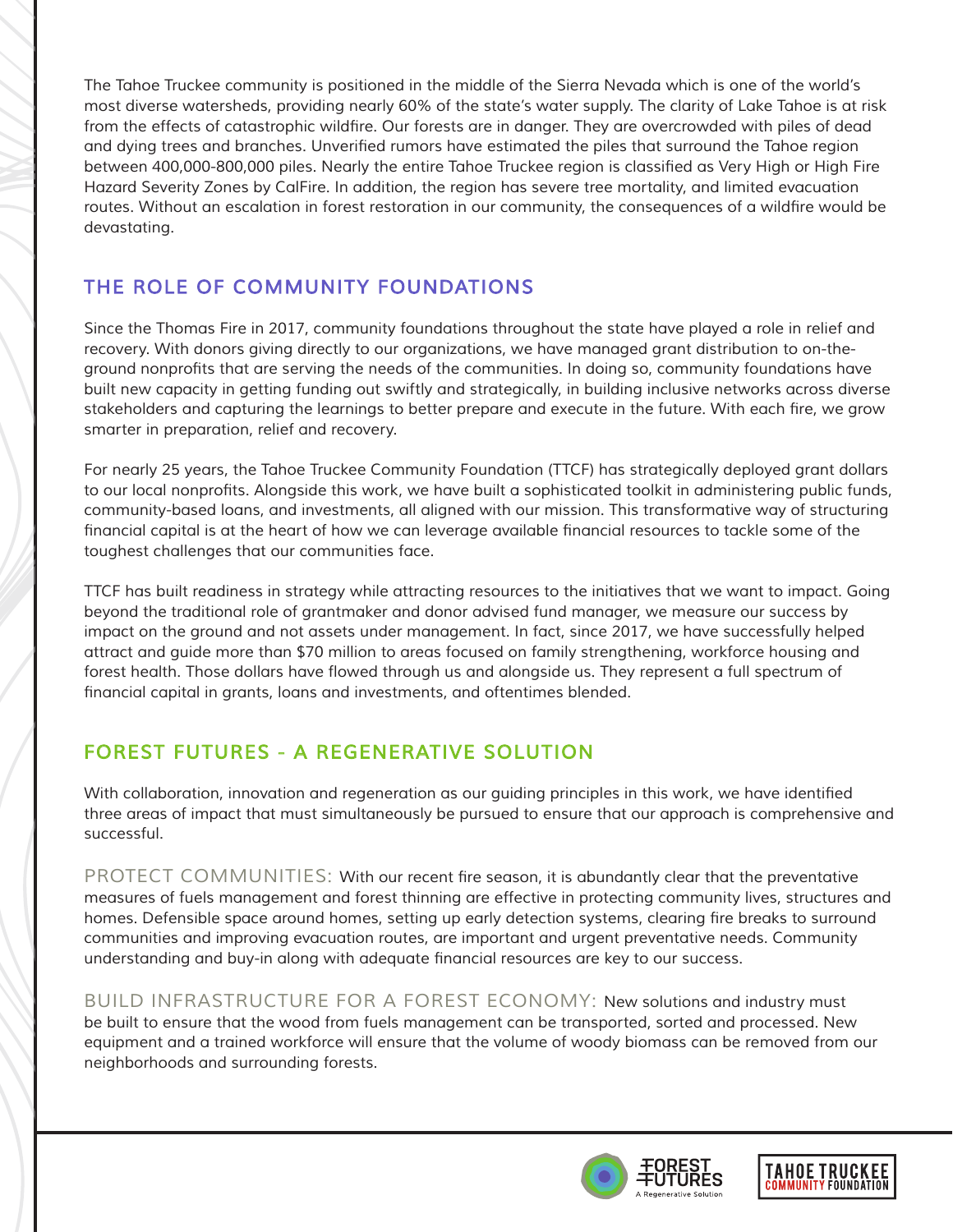*ACCELERATE MARKET SOLUTIONS: Forests are constantly growing and regenerating. With the right approach, our forests can be an ever-renewing economic generator for our communities. Opportunities can be found in new technologies, business models and innovations to utilize our wood and generate more*  co-benefits for our communities and the planet.

*Communities around the world will be facing their own version of climate action. For ours, and many others, it will involve a strategic approach to forest management. We believe that communities who live closest to and within the forests are best positioned to mobilize a regional approach across multiple stakeholders. Our success will play a role in economic resilience, mental and physical wellbeing, and even housing opportunities. Our Forest Futures campaign is a comprehensive, inclusive and a sustainable approach to our future. Indeed, the future of our forests is our future.*



*ABOUT US: The Tahoe Truckee Community Foundation (TTCF) connects people and opportunities, generating resources to build a more caring, creative, and effective community. TTCF has served North Tahoe-Truckee since 1998. Using our knowledge and diverse relationships, we convene partners around our*  community's top issues to inspire giving and lead the way. By partnering with donors and nonprofits, we build philanthropy and nonprofit resiliency in our region. TTCF launched Forest Futures to convene stakeholders, build community engagement and create bold new solutions to improve forest health and wildfire resilience *and protect our communities.* 

# *RECOGNITION AND GRATITUDE:*

*The Forest Futures Program was formulated with the expertise of many individuals and organizations. We are deeply grateful to the individuals who have inspired us and helped inform our understanding and strategy.*

### *FOREST FUTURES ADVISORY COMMITTEE:*

*The Forest Futures Advisory Committee was formed in early 2019 for one year, to help oversee the direction of program development. We are grateful for their input and expertise.*

#### *Chris Kolhardt, Software Engineer*

Erin Kilmer, Executive Director + Chief Impact Officer at Beneficial State Foundation *Graeme Armstrong, International General Manager, Innovation leader and Chemical Industry Expert Geoff Edelstein, Co-Founder, Principal and Portfolio Manager of Granite Investment Partners, LLC Hannah Sullivan, Co-Founder and Partner of Emerald Bay Wealth Management Jamie Allison, Executive Director at Walter & Elise Haas Fund Kristin York, Vice President of Business Innovation, Sierra Business Council Lauren OBrien,Vice President of Sales & Marketing, Cloudastructure, Inc. Megan McTiernan, Social Impact Advisor Nancy Huang, Chief of Staff at Draper Richards Kaplan Foundation* 

#### *PROJECT CONSULTANTS:*

*There were two key strategists, subject matter experts and project consultants that were integral in shaping the Forest Futures program with us.* 

*Teal Brown Zimring, Managing Partner of Galvanize Partners*

*Robert Suarez, Co-Founder and Director of Forest Ventures Lab*



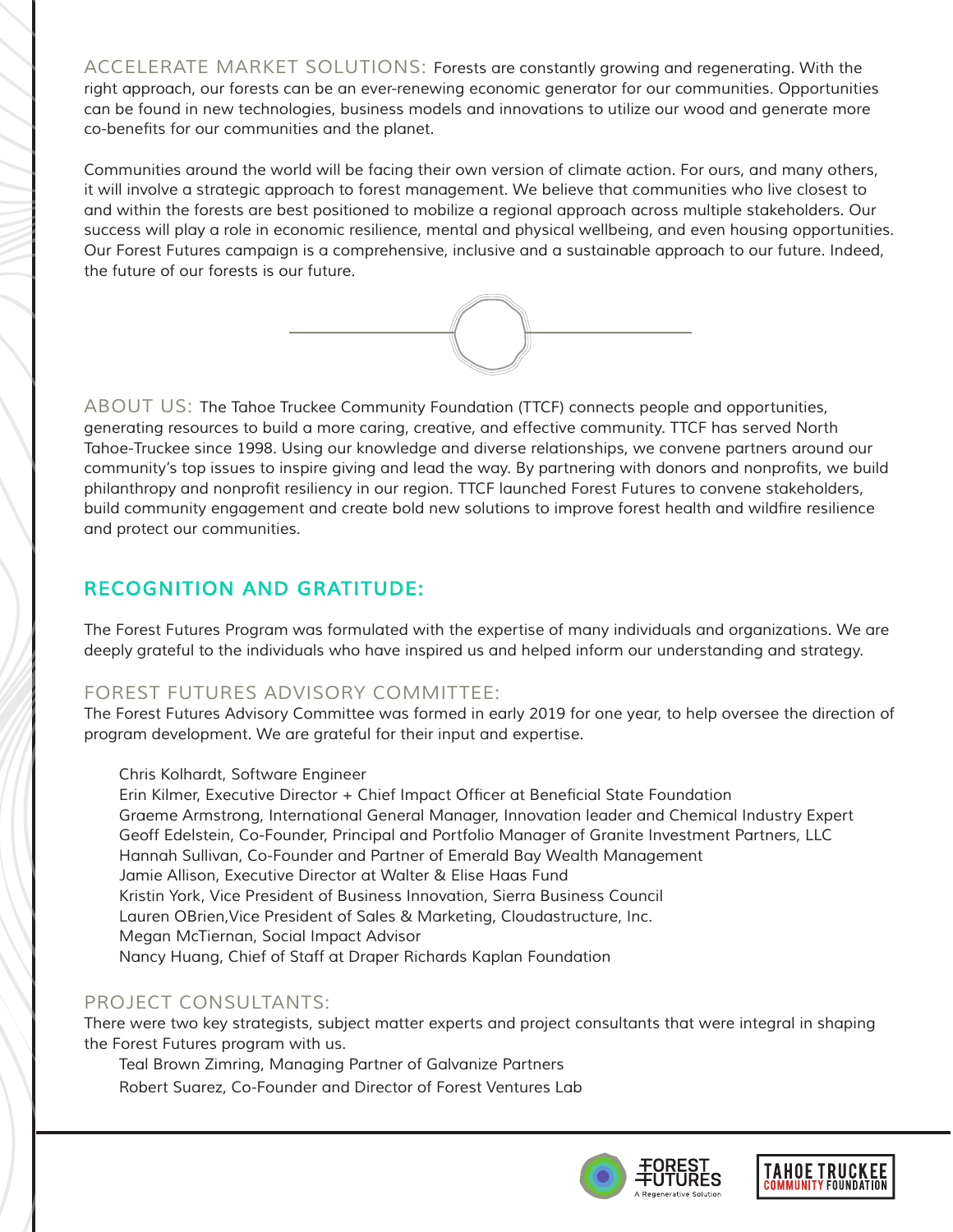#### *PRESENTERS AND THOUGHT-PARTNERS:*

TTCF has learned from many different stakeholders in the field. We are grateful to the following individuals *who have helped shape our thinking through conversations, stakeholder meetings and gatherings, Forest Walks, and the Forest Futures Salon Series.*

*Barnie Gyant, Associate Deputy Chief for National Forest System Bob Hambrecht, Partner at Allotrope Partners* Brandon Collins, UC Berkeley and US Forest Service fire ecologist Brenna Taylor, Chief Fellowship Officer, Activate *Brett Dickson, PhD, President and Chief Scientist, Conservation Science Partners Brian Estes, CAL FIRE Unit Chief, Nevada-Yuba-Placer Unit* Chris Larson, Chief Executive Officer & Chief Investment Officer, New Island Capital *Dan Porter, Forest Program Director, The Nature Conservancy* Dan Tomascheski, Vice President, Timber Resources, Sierra Pacific Industries Dan Winterson, Program Officer, San Francisco Bay Area, Moore Foundation *Daniel Sanchez, Joint Institute for Wood Products Innovation Academic Member, UC Berkeley* Danielle Bradfield, Registered Professional Forester, Owner, Feather River Forestry *Eli Ilano, Forest Supervisor, Tahoe National Forest Eliza Tudor, Executive Director, Nevada County Arts Council Elliott Vander Kolk, Regional Forester, Sierra Nevada Conservancy Evan Ritzinger, California Program Coordinator - Tahoe Area, National Forest Foundation Greg Garrison, Executive Director, Tahoe Backcountry Alliance Haris Gilani, PhD, UC Berkeley Carbon Reduction Lab Jeffrey Brown, Former Station Manager, Sagehen Creek Field Station Jerusha Hall, Environmental Planner, Northstar California Joe Caves, Principal and Founder, Conservation Strategies Group Joe Desmond, Advisory Council, Joint Institute for Wood Product Innovation and former Chairman, California Energy Commission Johanna Wolfson, Board Member, Prime Coalition John Svahn, Executive Director, Truckee Donner Land Trust Jonathan Cook-Fisher, District Ranger for the Truckee Ranger District on the Tahoe National Forest Jonathan Kusel, PhD, Executive Director, Sierra Institute Katie Harrell, Joint Institute for Wood Products Innovation Staff Member, Board of Forestry and Fire Protection Lisa Wallace, Executive Director, Truckee River Watershed Council Matt Millar, Sierra Nevada Program Senior Manager, National Forest Foundation Michael Llewellyn, Artist in Residence, Nevada County Arts Council* Pat Manley, Supervisory Biological Scientist, Program Manager, USFS Pacific Southwest Research Station Patrick Wright, Director, CA Wildfire and Forest Resilience Task Force *Peter Minor, Director of Science & Innovation, Carbon180* Stan Keasling, Chief Executive Officer, Rural Community Assistance Corporation *Steve Frisch, President, Sierra Business Council Steve Mueller, President & CEO, American Renewable Power, LLC Todd Gartner, Director, Cities4Forests and Natural Infrastructure, World Resources Institute Tom Hobby, President & Managing Member, Yosemite Clean Energy Tony Chang, PhD, Data Scientist, Conservation Science Partners Zach Knight, Co-founder and Partner, Blue Forest Conservation Zach St. George, Author of The Journey of Trees*